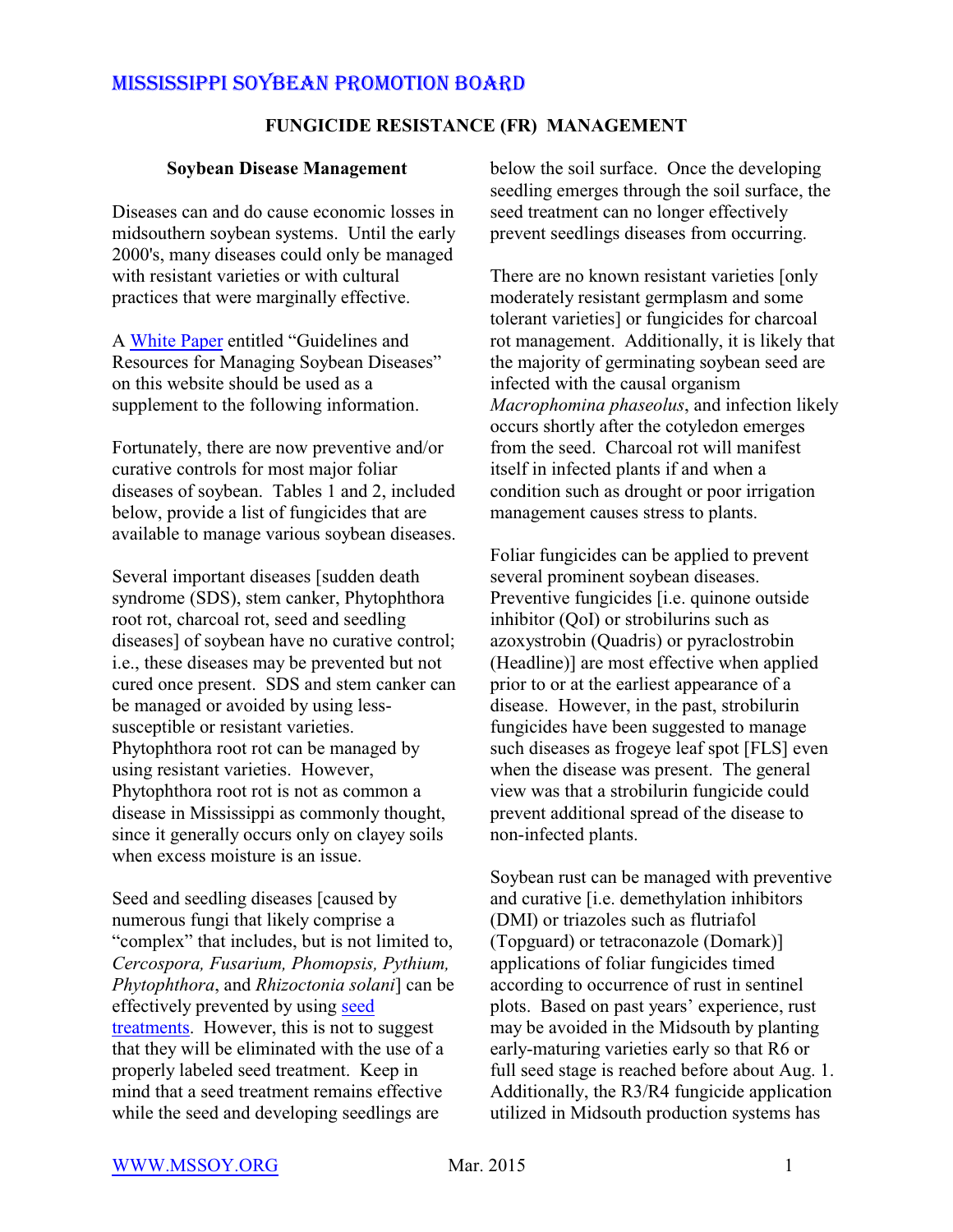likely provided some prevention of soybean rust in areas where the disease has occurred.

Scouting should be used to detect the first occurrence of disease(s) or to accurately determine the [reproductive stage](http://msucares.com/pubs/publications/p2588.pdf) recommended for the most effective preventive fungicide application prior to disease presence.

Cost and effectiveness of fungicide products should be evaluated when choosing options for disease management. Resistant varieties should be chosen based on level of pest tolerance and yield, and grown in those areas with a known history of a particular disease.

### **Fungicide Resistance (FR) and Management**

Over the last several years, resistance to fungicides has become a concern in soybean production.

Fungicide-resistant fungal populations generally result from the continuous use of a fungicide or fungicides with the same mode of action (MOA). This overuse of these fungicides results in the selection of traits that allow fungal species to withstand fungicide applications that otherwise would suppress or kill them.

Subsequent generations of the resistant fungi inherit the ability to survive and reproduce following a fungicide application. Thus, FR fungi are the product of intensive selection pressure from the continuous use of a fungicide or fungicides that target a specific physiological or biochemical process.

Knowledge of the MOA categories described by the Fungicide Resistance Action Committee [\[FRAC](http://www.frac.info/docs/default-source/publications/frac-code-list/frac-code-list-2015-finalC2AD7AA36764.pdf?sfvrsn=4)] will reduce, if not prevent, the selection for FR fungi, and will aid in managing fungi that are resistant to the fungicides that are currently available.

Selecting and using fungicides with different MOAs should be a primary tool for preventing and/or managing resistance.

Selecting fungicides with different MOAs must be combined with choosing fungicides within those MOA Groups that are effective at managing the targeted fungi in individual fields. In other words, merely selecting fungicides from a different MOA Group will do little to reduce selection pressure if those fungicides are not effective at managing targeted fungi.

The numerical classification system developed by the FRAC (below table) currently appears on fungicide labels. Near the top of the label, a box labeled "Group Fungicides" contains the number or numbers that indicate the MOA of the product's active ingredient(s). Multiple numbers in the box indicate that the fungicide or fungicide premix has more than one MOA.

Examples are the labels for:

Quadris,



#### [WWW.MSSOY.ORG](http://WWW.MSSOY.ORG) Mar. 2015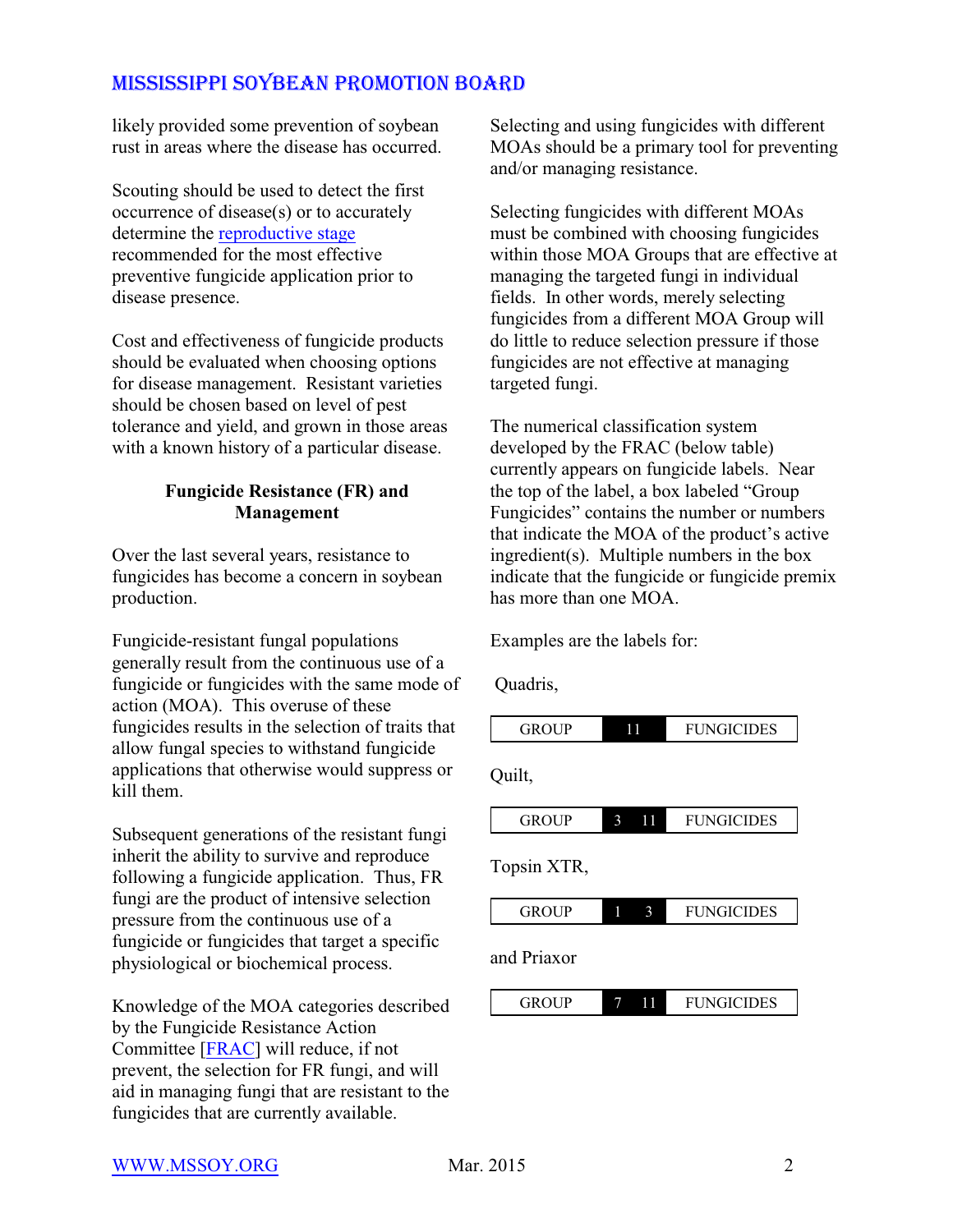Important points are:

- Producers, consultants, and professional crop practitioners should select fungicides that are best suited to manage specific resistant fungi, or that can be used in rotation to prevent or delay resistance.
- Knowing and using fungicide MOAs should be an important component of managing the potential development of resistance to fungicides.
- Fungal species present in individual fields should be documented each year so that MOA knowledge and level of control by individual fungicides can be coupled when making fungicide decisions.
- If resistance to a particular fungicide is not documented in a particular field or fields, then its use is a viable option when used in rotation with other fungicide(s) with a different MOA
- Selecting a different fungicide having the same MOA will not contribute to resistance management.

Any disease management strategy that is adopted to minimize selection pressure for resistance will delay or block the emergence of fungicide resistance. Thus, the MOA strategy should be viewed as just one of several management tools that can be used by producers and advisors to choose fungicides. This tool should be used in conjunction with other resistance management practices to delay the evolution of resistance to fungicides.

Dr. Tom Allen, Extension Plant Pathologist at the Stoneville DREC, provides [considerations](http://www.mississippi-crops.com/2013/06/01/soybean-fungicide-management-considerations-for-2013/) [for soybean fungicide management](http://www.mississippi-crops.com/2013/06/01/soybean-fungicide-management-considerations-for-2013/).

Major points are:

- An R3/R4 strobilurin or strobilurin  $+$ triazole fungicide application is made at that time regardless of the presence of disease. The timed application produces the best results when applied to a soybean crop with high yield potential such as continuous soybean that is irrigated.
- ! Applying products that contain a standalone triazole should be saved for when foliar disease is present. They should be relied on for managing against yield loss as a result of FLS or soybean rust infestations.
- Fungicides in the strobilurin class are best suited for when diseases are not present; i.e., used on a preventive basis. The residual effect in this case should be about 21 days.
- Even though triazole fungicides have the ability of being curative and can be applied to manage a present disease, they perform best when applied prior to the onset of visible disease symptoms. Their residual effect generally lasts about 14 days.
- The systemic activity of both strobilurin and triazole fungicides is limited to movement around the area of the leaf where a spray droplet is deposited. Fungicides in both classes should not be considered to move throughout the plant from the point of entry.
- Growing varieties that are susceptible to FLS may increase the likelihood of developing FR FLS biotypes.
- If an FLS-resistant variety is grown, relying on a stand-alone strobilurin fungicide is an acceptable practice.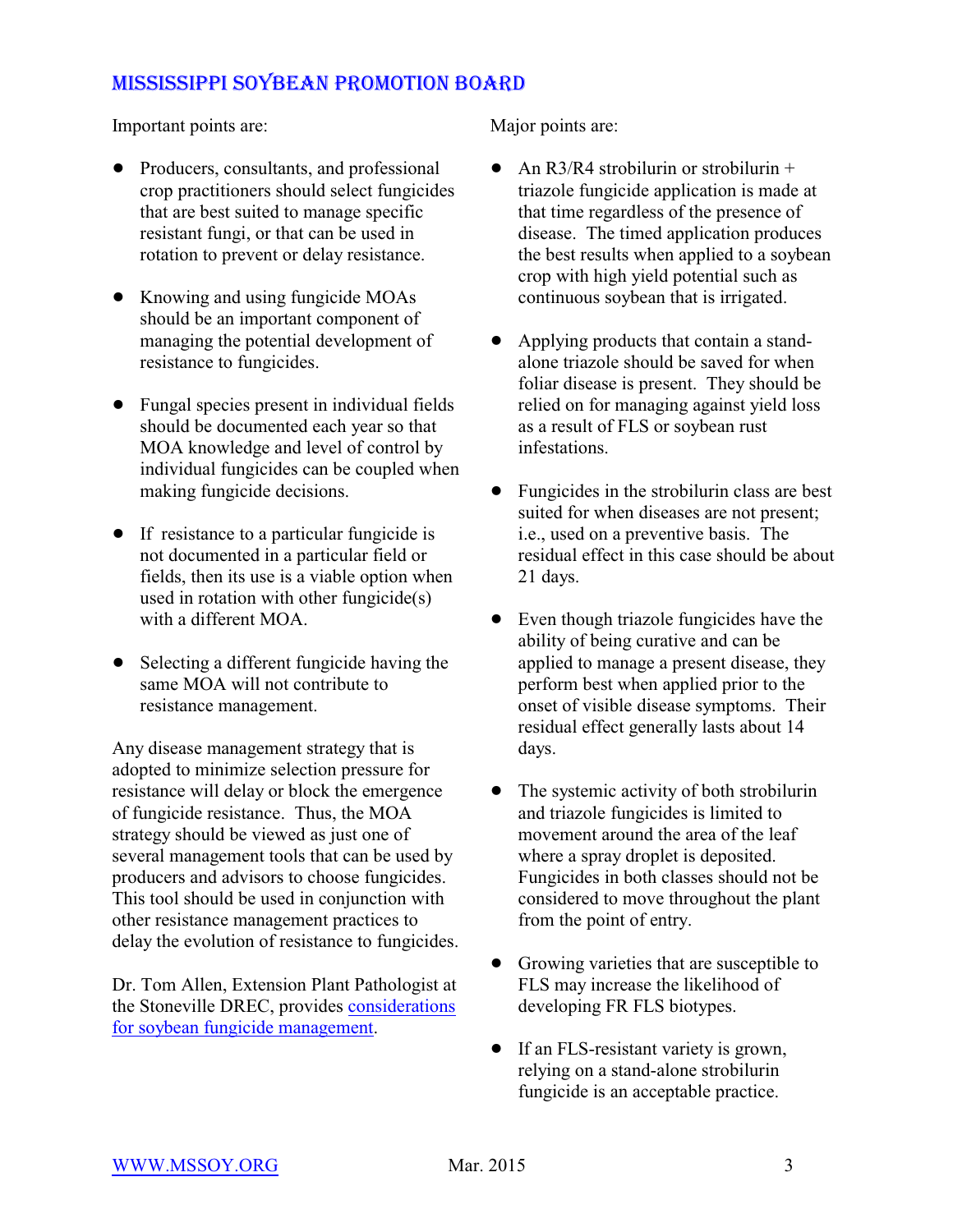- If an FLS-susceptible variety is grown and FLS has been detected, applying a labeled triazole fungicide could reduce yield loss.
- With the onset of strobilurin-resistant FLS, triazoles should be considered to manage the disease.

### **Current FR Information**

To help manage and avert fungicide resistance, the United Soybean Board awarded a research and education grant to support activities that will sustain fungicide effectiveness.

Dr. Carl Bradley, the principal investigator on the grant, has teamed up with the Plant Management Network [PMN] to produce the ["Soybean Fungicide Resistance Hub](http://www.plantmanagementnetwork.org/hub/SoyFungicideResistance/)", which is a central destination for up-to-date information on soybean fungicide use and management practices that should be considered to ensure the prolonged effectiveness of present and forthcoming fungicide products.

The hub includes a "Featured Webcasts" section with open-access videos on FR management, a "Fungicide Resistance Tracking" section with maps of yearly distribution of FR plant diseases, and a "Fungicide Resistance Resources" section which contains extension information on FR management in soybean.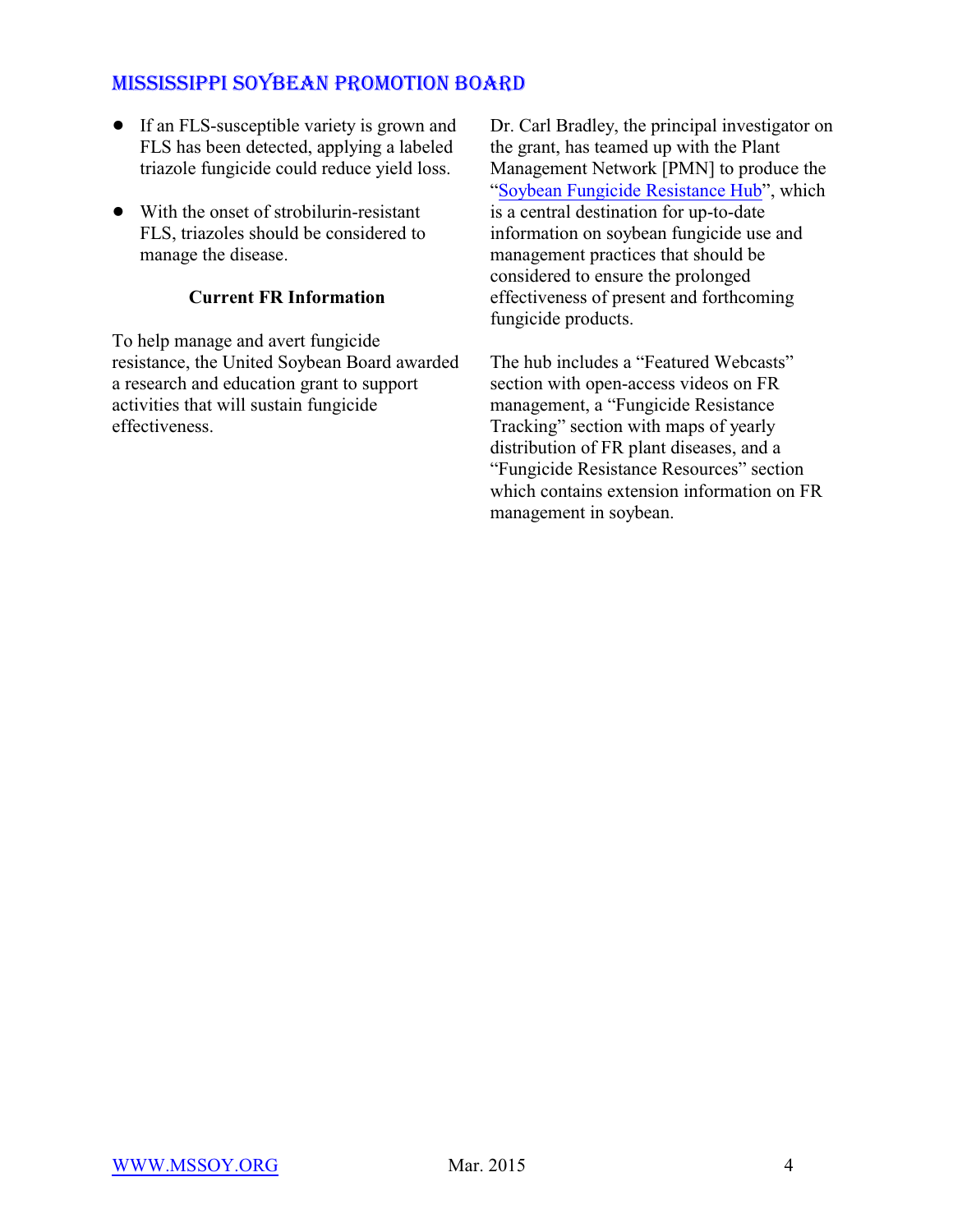| Table 1. Mechanism of action (MOA) classification for fungicides used for control and/or management of soybean diseases. |                           |                       |                          |                     |                                |  |  |
|--------------------------------------------------------------------------------------------------------------------------|---------------------------|-----------------------|--------------------------|---------------------|--------------------------------|--|--|
| <b>FRAC Code MOA*</b>                                                                                                    |                           | <b>Chemical group</b> | <b>Active Ingredient</b> | Trade names**       | Labeled diseases***            |  |  |
|                                                                                                                          | Mitosis and cell division | thiophanates          | thiophanate-methyl       | <b>Topsin</b>       | AB, AN, FLS, PSB, PSS          |  |  |
| 3                                                                                                                        | Sterol synthesis          | triazoles             | cyproconazole            | <u>Alto</u>         | AB, AN, CLB, FLS, PSB, SR      |  |  |
|                                                                                                                          |                           |                       | flutriafol               | <b>Topguard</b>     | FLS, CLB, SR                   |  |  |
|                                                                                                                          |                           |                       | propiconazole            | Tilt, etc.          | AB, AN, FLS, SR                |  |  |
|                                                                                                                          |                           |                       | prothioconazole          | Proline             | FLS, SR                        |  |  |
|                                                                                                                          |                           |                       | tebuconazole             | Folicur, etc.       | AN, CLB, FLS, PSB              |  |  |
|                                                                                                                          |                           |                       | tetraconazole            | <b>Domark</b>       | AN, CLB, FLS, PSS, SR          |  |  |
| $7\overline{ }$                                                                                                          | Respiration               | carboxamide           | penthiopyrad             | Vertisan            | AN, CLB, FLS, PSB, SR          |  |  |
| 11                                                                                                                       | Respiration               | methoxy-acrylates     | azoxystrobin             | Quadris             | AB, AN, CLB, FLS, PSB, SR      |  |  |
|                                                                                                                          |                           | methoxy-acrylates     | picoxystrobin            | Aproach             | AB, AN, CLB, FLS, PSB, PSS, SR |  |  |
|                                                                                                                          |                           | methoxy-carbamates    | pyraclostrobin           | Headline            | AB, AN, CLB, FLS, PSB, SR      |  |  |
|                                                                                                                          |                           | oximino acetates      | trifloxystrobin          | Gem                 | AB, AN, CLB, FLS, PSB, SR      |  |  |
|                                                                                                                          |                           | dihydro-dioxazines    | fluoxastrobin            | Evito, Aftershock   | AB, AN, CLB, FLS, PSB, SR      |  |  |
| M5                                                                                                                       |                           | chloronitrile         | chlorothalonil           | <b>Bravo Ultrex</b> | AN, CLB, FLS, PSB, PSS, SR     |  |  |

\*See [FRAC](http://www.frac.info/docs/default-source/publications/frac-code-list/frac-code-list-2015-finalC2AD7AA36764.pdf?sfvrsn=4) (Fungicide Resistance Action Committee) for detailed description of MOAs.

\*\*Examples only. See [MP154](http://www.uaex.edu/publications/pdf/MP154/soybean-foliar-diseases.pdf) (Arkansas Plant Disease Control Products Guide) for a complete list of fungicide products in each Group that can be used to manage soybean diseases.

\*\*\*AB = aerial blight; AN = anthracnose; CLB = cercospora leaf blight; FLS = frogeye leaf spot;  $PSB$  = pod and stem blight;  $PSS$  = purple seed stain;  $SR =$  soybean rust. This is a general guide. See [MP154](http://www.uaex.edu/publications/pdf/MP154/soybean-foliar-diseases.pdf) and individual labels at [CDMS](http://www.cdms.net/LabelsMsds/LMDefault.aspx?manuf=153&t=) for specific fungi controlled, level of control, time of application, and preharvest interval for the listed fungicides.

Note: See Table 2 in the supplemental [White Paper](http://mssoy.org/wp-content/uploads/2012/04/DISEASE-ARTICLE-NOV.-2013.pdf) for efficacy ratings of the different fungicides against prominent soybean diseases.